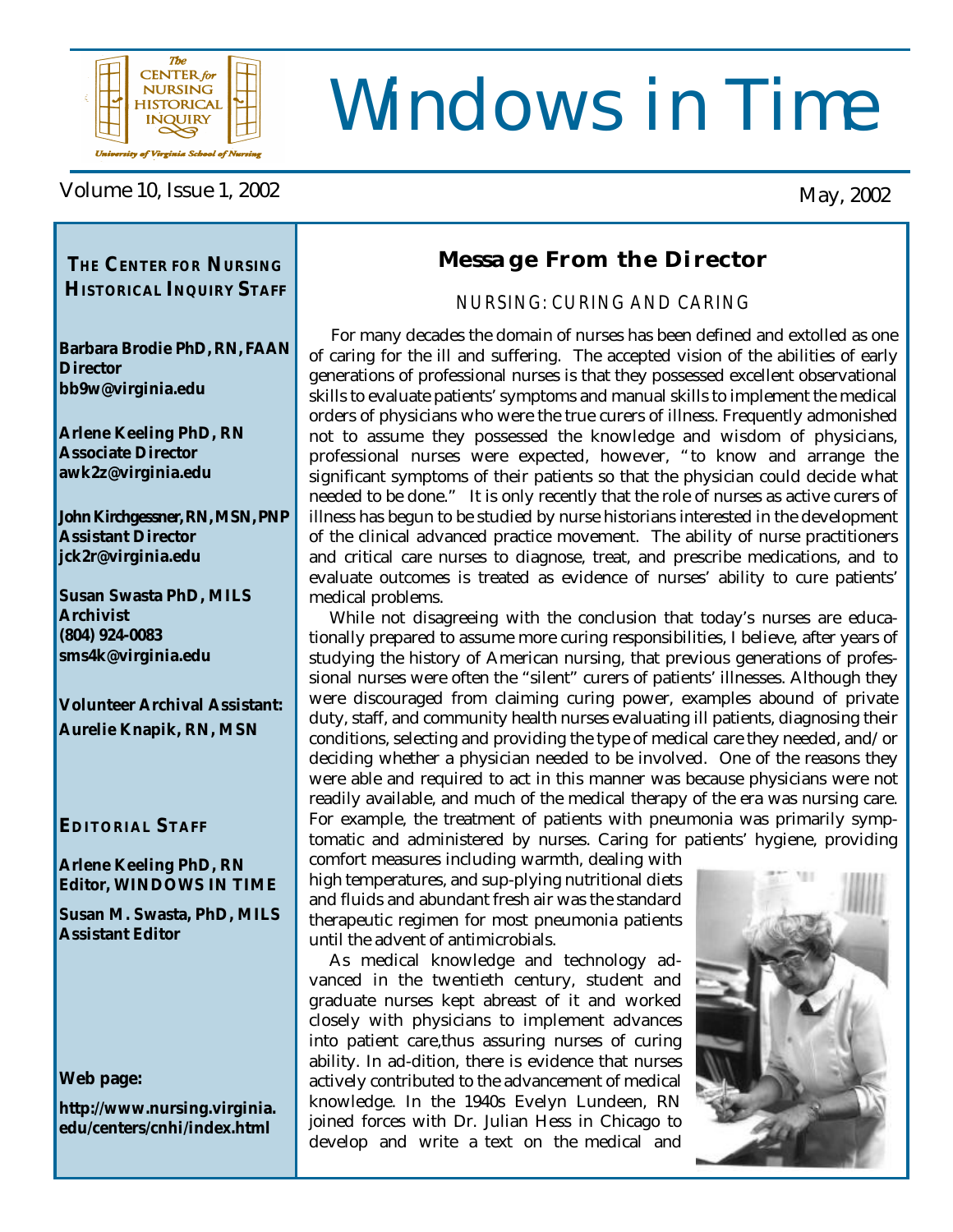

**The Center for Nursing Historical Inquiry (CNHI), established at the University of Virginia in 1991 to support historical scholarship in nursing, is dedicated to the preservation and study of nursing history in the U nited States. The history of nursing in the South is especially emphasized as a focus of inquiry. The goals of the Center include the collection of** materials, the promo**tion of scholarship, and the dissemination of historical research findings.**

nursing care of premature infants. After Hess' death Lundeen, because of her vast clinical knowledge and ability to care and feed prematures, and thus, to keep them alive, became the first author of the subsequent edition of this text. Her pioneering work earned her the title "mother of premature care" among earlier neonatologists.

 It is clear that a closer examination of the caring and curing activities of earlier nurses should be undertaken simply because it is neither honest nor wise to separate the treatment of patients into two distinct dimensions. Patients have always needed the services of health professionals who possess and use an intelligent blend of both skills. As a nurse historian and educator, I believe the province of professional nurses has *sometimes* been to cure; *often* to delay death and relieve pain and suffering of patients and their families, and educate them in ways to remain healthy; but *always* to render intelligent and compassion-

ate care to those in need.

### *Margarete Sandelowski Receives the Ninth Annual Agnes Dillon Randolph Award*

Buban Brodie

On March 21, 2002 Margarete Sandelowski, the ninth recipient of the Agnes Dillon Randolph award, spoke on "Paradox and Irony in the Nursing/Technology Relationship." Dr. Sandelowski, a professor at the University of Carolina at Chapel Hill School of Nursing, provided a panoramic overview of twentieth century American nursing as she described the complex interplay between evolving technology and the nurse clinicians who made use of it. She described nurses' increasing ambivalence toward technology, which was once unquestioningly championed as the key to gender equality and enhanced status for nurses within the health professions. Sandelowski noted that by the 1970s nurses began to depict nursing and technology as in opposition to each other, with nursing as the humane antidote to cold, impersonal technology. She concluded by pointing out that nurses were indispensable to the early-twentieth-century scientific and technological transformation of health care and medicine in the United States. A

reception and book signing sponsored by Beta Kappa Chapter of Sigma Theta Tau, International followed the Randolph lecture. The event was a featured program in the Virginia Foundation for the Humanities 2002 Festival of the Book.

CNHI Director Dr. Barbara Brodie (left) presents the ninth annual Agnes Dillon Randolph Award to Dr. Margarete Sandelowski.

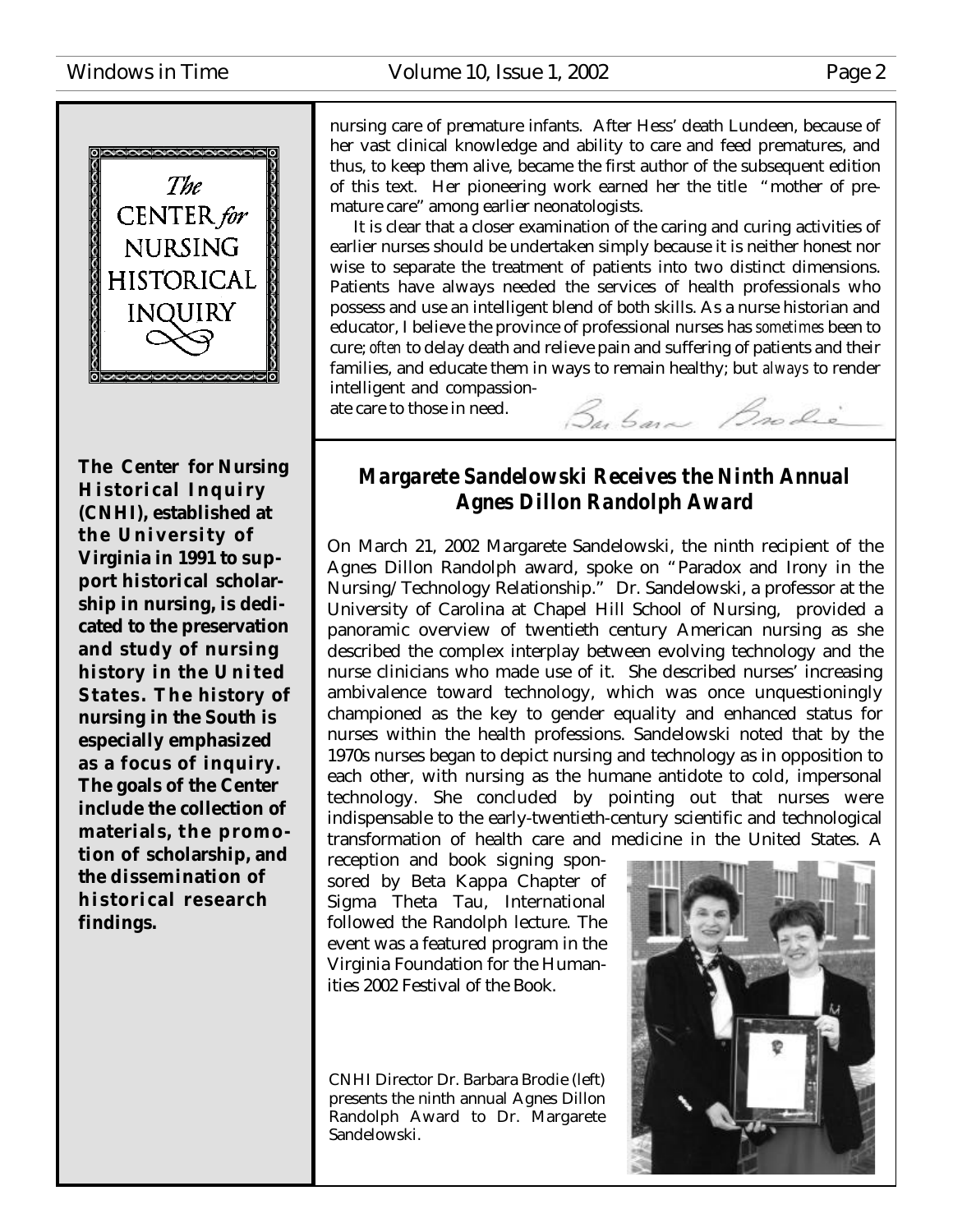

# **THE CENTER'S**

# **CALENDAR OF EVENTS**

# **FALL 2002 HISTORY FORUMS**

McLeod Hall Room 5044 12:00 - 1:00 PM *All are welcome!*

### **SEPTEMBER 25**

*"Men Need Not Apply": Male Nurses in the U.S. Navy Before 1965*

Richard Westphal, RN, MSN UVa Nursing Doctoral Student Commander, U.S. Navy Nurse Corps

# **OCTOBER 16**

*"From Caring Mother to Scientific Nurse: Psychiatric Nursing Between 1930- 1950"*

Rebecca Harmon, MN, RN, CS PhD Student, UVa School of Nursing

### **NOVEMBER 13**

*"Securing a Better, Balanced Life": Reduction of Working Hours for RNs, 1930-1950*

Jean Whelan, PhD, RN Post-Doctoral Fellow, University of Pennsylvania School of Nursing *Recipient of 2001 CNHI Research Fellowship*

### *Barbra Mann Wall Awarded 2002 CNHI Research Fellowship*

From among a strong field of applicants, Dr. Barbra Mann Wall has been selected to receive the Center's fourth annual fellowship for her proposed study *"Unlikely Entrepreneurs: Nursing Sisters and the Hospital Marketplace, 1965-1925."* Dr. Wall, assistant professor at Purdue University's Helen J. Johnson School of Nursing, won Notre Dame University's John Highbarger Memorial Dissertation Award for exceptional doctoral dissertation by a graduate student in the history department. She has researched, written, and lectured extensively on the unique contributions of Catholic nursing sisters to society and their profession.

The Center is pleased to help fund Dr. Wall's research, and we look forward to hearing the results of her work in an upcoming lecture as part of our regular History Forum series. She joins a special group of young nurse historians who have established a tradition of excellence for the award. We congratulate Barbra Mann Wall on being named the 2002 Center for Nursing Historical Inquiry Research Fellow!

### *Cynthia Connolly, 2000 CNHI Fellowship Awardee, Presents Paper*

As part of the Center's Spring 2002 history forum series, Dr. Cynthia Connolly, Post Doctoral Fellow in History and Public Policy at Columbia University, shared the results of her research on the work of nurses in early twentieth century pediatric convalescent hospitals. In analyzing the historical records of a New York City pediatric convalescent program, Connolly was able to discern the central role of nurses, and especially of the head nurse, in defining institutional practices and policies that were concerned with the social welfare and education of the patients in addition to their physical care and recovery. Dr. Connolly also discussed her work as a legislative Fellow for Minnesota Senator Paul Wellstone. The lecture was videotaped for the Center's collections of presentations on the history of nursing.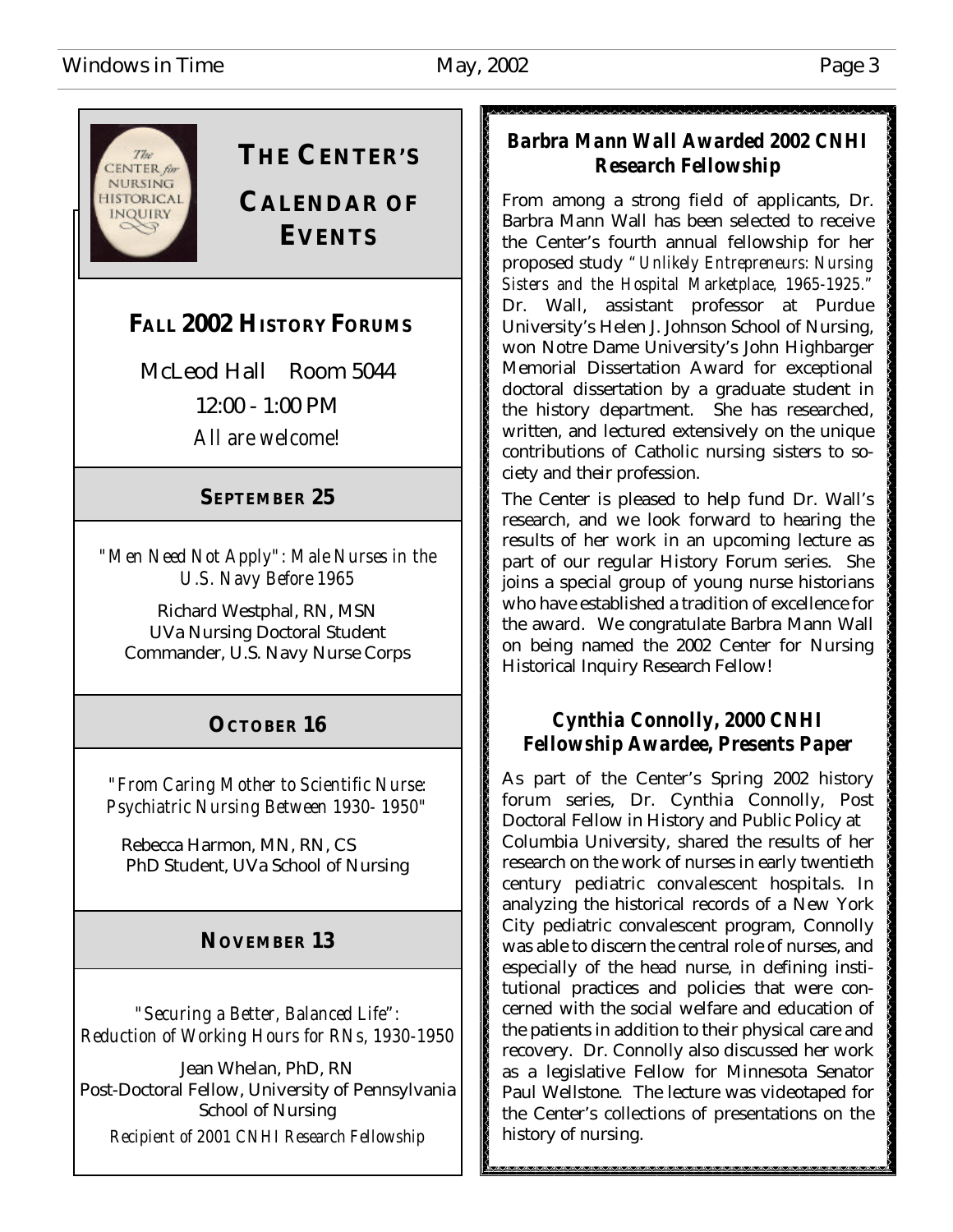juokanna valtaanna valtaanna valtaanna valtaanna valtaanna valtaanna valtaanna v **CENTER ACTIVITIES AND AWARDS**

### *UVa Doctoral Students to Present Papers at AAHN Conference*

Four University of Virginia School of Nursing doctoral students have been invited to present papers at the American Association for the History of Nursing conference in Salt Lake City this September. Sandra Annan will speak on the history of emergency nursing in the United States during the 1960s-1970s. Richard Westphal will share the results of his research on male nurses in the United States Navy Nurse Corps. Joy Buck will present a paper on Florence Wald and the development of the American hospice movement, and Victoria Menzies will discuss her research on the history of pain management in American nursing.

### *Dr. Arlene Keeling, CNHI Fellows Speak at American Association for the History of Medicine Conference*

CNHI directors Barbara Brodie and Arlene Keeling joined other historians of medical care at the AAHM conference in Kansas City, which took place April 25-28, 2002. Dr. Keeling spoke on *"Blurring the Boundaries Between Medicine and Nursing: Coronary Care Nursing in the 1960s*." She discussed the preliminary findings of her National Institute of Nursing-funded work on the history of coronary care nursing in the United States. The Center was also represented by two former research fellows, Cynthia Connolly and Jean Whelan, who presented papers on nursing in early twentieth century children's convalescent hospitals and on the 1930-1950 campaign to reduce the working hours of nurses.

### *Dr. Arlene Keeling Becomes Center's New Director*

On June 1, 2002 Arlene Keeling PhD, RN steps into the directorship of the Center. One of the original founders of the Center in 1991, Arlene has served as an Associate Director for almost a dozen years. During this time her leadership and scholarly activities have helped shape the Center and advanced the field of nursing history. Currently engaged in a three-year federally funded study of the history of coronary care nursing units, Arlene has authored many historical publications and been a frequent presenter at national and international conferences. In addition to directing the Center, Arlene will continue as the Director of the Acute Care Nurse Practitioner Program in the School of Nursing's Master's program.

Barbara Brodie PhD, RN, FAAN, who is retiring from the UVa School of Nursing faculty in December 2002, will continue to be involved in Center activities as the Associate Director. With the appointment of John Kirschgessner RN, MSN, PNP as an Assistant Director of the Center last year, the administrative team remains intact and looking forward to another highly productive decade of activities.

*New CNHI Director Arlene Keeling, PhD, RN*

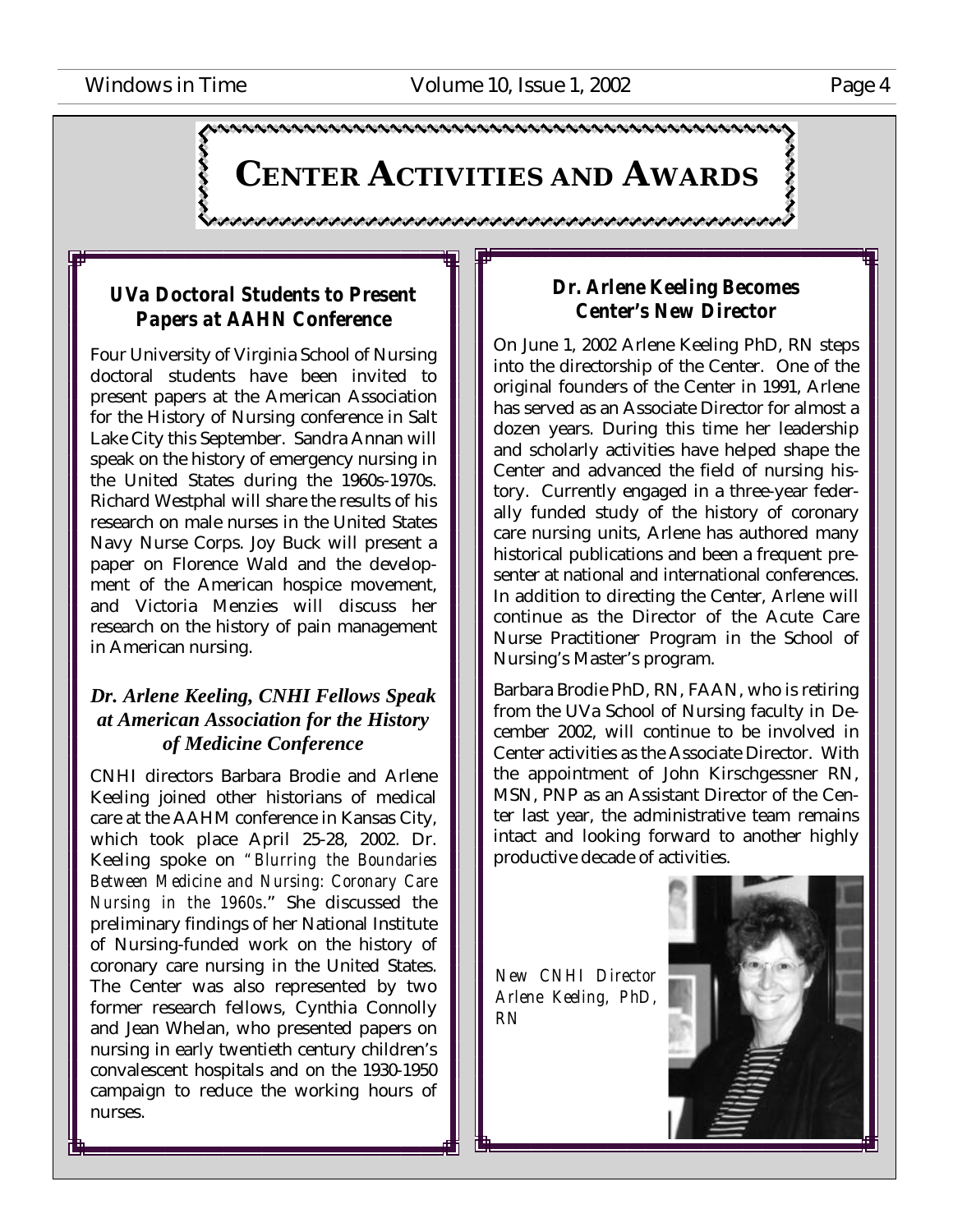### **The Nurse Habitué: The History of Addiction in Nurses, 1850-1982** *by Barbara Heise, RN, MSN, FNP*

### *Introduction: The Medical Use of Addictive Substances: 1850-1914*

 The power of substances to alter mood has been documented since the beginning of recorded history. In America, addiction became common during the late nineteenth century, an inevitable consequence of widespread use of opium, cocaine, and alcohol as part of a limited armamentarium of drugs used to treat illness. Mood-altering drugs were a part of everyday life as common medications used to cure almost all ills. Not just pharmaceuticals, but soft drinks and spices often contained drugs. Products containing habit-forming substances were widely prescribed, available, advertised, and unregulated.

 The 1853 advent of the hypodermic intensified the problem.<sup>1</sup> Many physicians failed to predict that repeated injections of narcotics or repeated use of alcohol, cocaine, or opiates would lead to habituation. The result was substance abuse. People with substance abuse problems were known as "habitués." Because this condition was considered voluntary, habitués were regarded as weak-willed, moral failures.

 Women were especially vulnerable to addiction. In the late 1800s women were considered fragile, overexcitable, and beset with nervous complaints and "female problems." Dr. T. Gaillard Thomas, President of the American Gynecological Society, wrote in 1879, "For the relief of pain, the treatment is all summed up in one word, and that is opium. This divine drug overshadows all other anodynes… you can easily educate her to become an Opium-eater, and nothing short of this should be aimed at by the medical attendant."<sup>2</sup> Over-prescribing of habit-forming drugs to women was the single most important reason for the increase in drug abuse. Women outnumbered men in addiction to narcotics by three to one. $3$  The general public tolerated addicts, regarding them as weak, but harmless.

### *The Nurse Habitué*

Professional nurse training in America began in 1873, coinciding with the post-Civil War surge of difficulties with opium, alcohol and cocaine addiction. Nursing instruction followed the Florence Nightingale model, which insisted that nurses be professionally trained and, just as important, that they be of good character. Society's tolerance of the "harmless" addict

did not apply to the nursing profession, where Nightingale's strict standards held sway. Annie Hobbs, writing in the 1907 *The Nursing Times*, described the experience of six alcoholic colleagues, worn out from taking care of patients, who used alcohol to aid sleep. Upon discovery, the women were fired, with a "slur on [their] character" that meant professional disrepute.<sup>4</sup>

 Nurses were seen to have developed the alcohol or narcotic habit by inadvertently using the substances as medication to treat insomnia, tension, or pain and then succumbing to their influence. Nursing leader Lavinia Dock recognized these dangers, and strongly warned against them:

The author feels impelled by the experience of many years to remind nurses of the subtle dangers of many potent remedies with which they are entrusted, and to urge upon them most gravely never to lose sight of the dreadful possibility of falling under the influence of certain drug habits unfortunately but too easily acquired in accession to the relief offered by drugs in moments of fatigue or nerve exhaustion. Not to prop her failing strength by stimulating drugs is imperative for the nurse.<sup>5</sup>

Dr. Perry Lichtenstein, physician for the City Prison in Manhattan, noted in 1914 that many women habitués came from the "better class," including nurses and actresses. The American Medical Association's Committee on the Narcotic Situation in 1920 specifically notes the overworked, over-stressed nurse as being at "high risk for addiction."<sup>6</sup>

 Despite an understanding of the profession's risk for substance abuse, there was little sympathy or available treatment for the nurse habitué. In addition to the fact

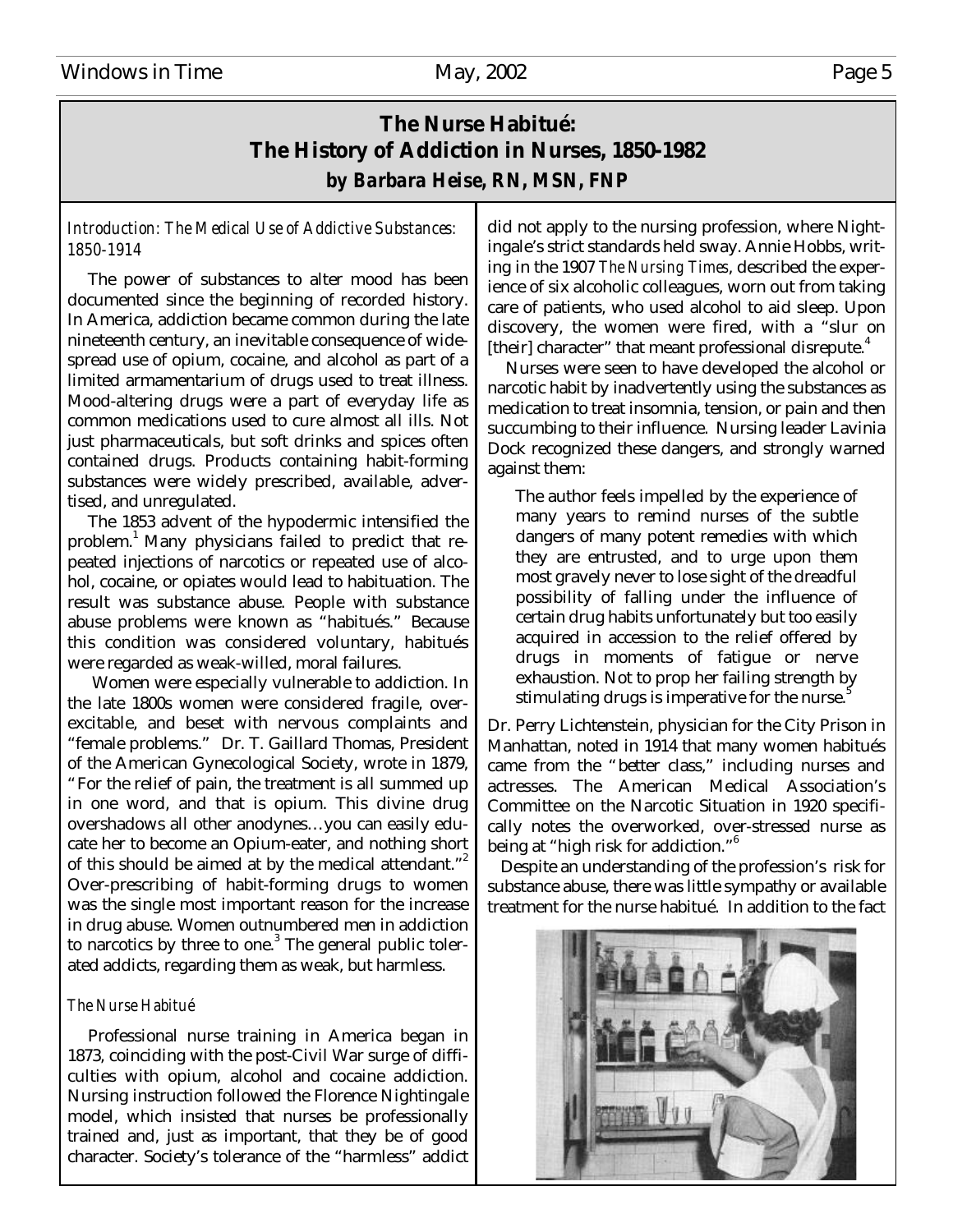that nurses had always been held to higher moral standards, society as a whole was becoming less tolerant of addiction. During the late 1800s and early 1900s health professionals, legislators, and reformers gradually became aware of the dangers of habit-forming drugs. Many newspapers and magazines took up the crusade against addiction, joined by the influential Women's Christian Temperance Union.

 Reformers gained increased support from this vocal temperance movement. The linkage of opium, morphine, and cocaine to crime and immoral behavior led to national legislative measures restricting their use. No longer available over the counter, proprietary medicines now required labeling of contents and a physician prescription.<sup>7</sup> At the same time, international pressure to control drug problems eventually led to the Harrison Narcotic Act of 1914, which marked a pivotal change in narcotic regulation.<sup>8</sup>

### *Medicalization, then Criminalization of Addiction*

 Although addiction was now viewed negatively, the addict was generally considered to be a victim of disease rather than a criminal. Many physicians attempted to provide treatment for opiate addicts. In 1920, *American Medicine* confirmed that addiction was "a definite physical disease, characterized by pathologic processes as real as those associated with any other bodily ill." " But treatment of substance abuse as a disease still failed to solve the problem. Addiction was an enigma with no one cause or cure, and relapse was common. By the 1930s and 1940s it became apparent that medical treatment of addiction often did not work. The response shifted to keeping addicts away from drugs as the problem was redefined as an enforcement issue rather than a medical one. As criminalization superseded medicalization, control of addiction was attempted through the legal system. The most severe law, the Narcotic Control Act of 1956, "combined the threat of death with mandatory minimum sentences with the first conviction."<sup>10</sup> Not until the 1960's would medicalization of addiction regain prominence.

### *Nurses and the Conspiracy of Silence*

Women, and especially nurses, continued to suffer. With the closure of drug maintenance clinics by 1923, there was essentially no treatment for addicted women until 1941, when they were allowed to enter one of the two federal narcotic farms for addicted prisoners in Lexington, Kentucky or Fort Worth, Texas. A 1955 study of 120 women at the Lexington facility reported that 79

(69%) were registered nurses, with the remainder in related professions.<sup>11</sup>

 The strong stigma attached to nurses and addiction promoted concealment of any evidence of substance abuse. The dichotomy between the ideal of the disciplined, competent nurse and the old picture of the immoral, untrained nurse led many health professionals and their institutions to look the other way. Solomon Garb, M.D. of Cornell University in New York City studied the extent of addiction among nurses and doctors in the mid-1960s. Contacting all fifty state health departments, he found under-reporting of addiction in nurses and physicians. "We find that they (nurses) have been discharged from as many as six or eight positions for misuse of narcotics without any reports being made to this agency or to the licensing boards."<sup>12</sup> Clearly, a conspiracy of silence existed.

 Several studies shed light on the special problem of the nurse addict. Jimmie Poplar, former director of nursing at the Lexington facility, wrote of the characteristics of the nurse addict in 1969. She concluded that the nurse addict used drugs alone rather than with others; started the addiction as an adult; used drugs to escape pain rather than for "kicks;" and obtained drugs through work rather than through shoplifting, prostitution, or the black market. In her study of ninety nurse addict prisoners, Poplar found three major concerns associated with the addicted nurse: whether to advise their employers of their history of addiction, fear of their handling narcotic keys, and support in time of potential relapse.<sup>13</sup> A 1974 study by Levine, Preston and Lipscomb found that nurses attached degrees of acceptability to drug abuse, from most acceptable (prescription drugs), to intermediate (alcohol, cigarettes), to least acceptable (cocaine, heroin).<sup>14</sup> In 1981 Bissell and Jones found that addicted nurses held responsible, advanced positions and shared the self-medication practices of non-addicted nurses. $15$  The problem was one of degree.

 Major help for nurses with addictions started in 1980 when the National Nurses Society on Addictions began the impaired nurse committee chaired by Pat Green.<sup>16</sup> In 1982 the American Nurses Association, working closely with NNSA, passed a resolution calling for acknowedgement of the problem and establishment of guidelines for impaired nurse programs.<sup>17</sup> Before 1982, addicted nurses lost their licenses, their source of income, and often went to jail. Now, employers refrained from punitive action and began to make efforts at rehabilitating nurses suspected of addiction rather than firing them.<sup>18</sup> The "throwaway nurse syndrome" had ended at last.

*References on p. 7*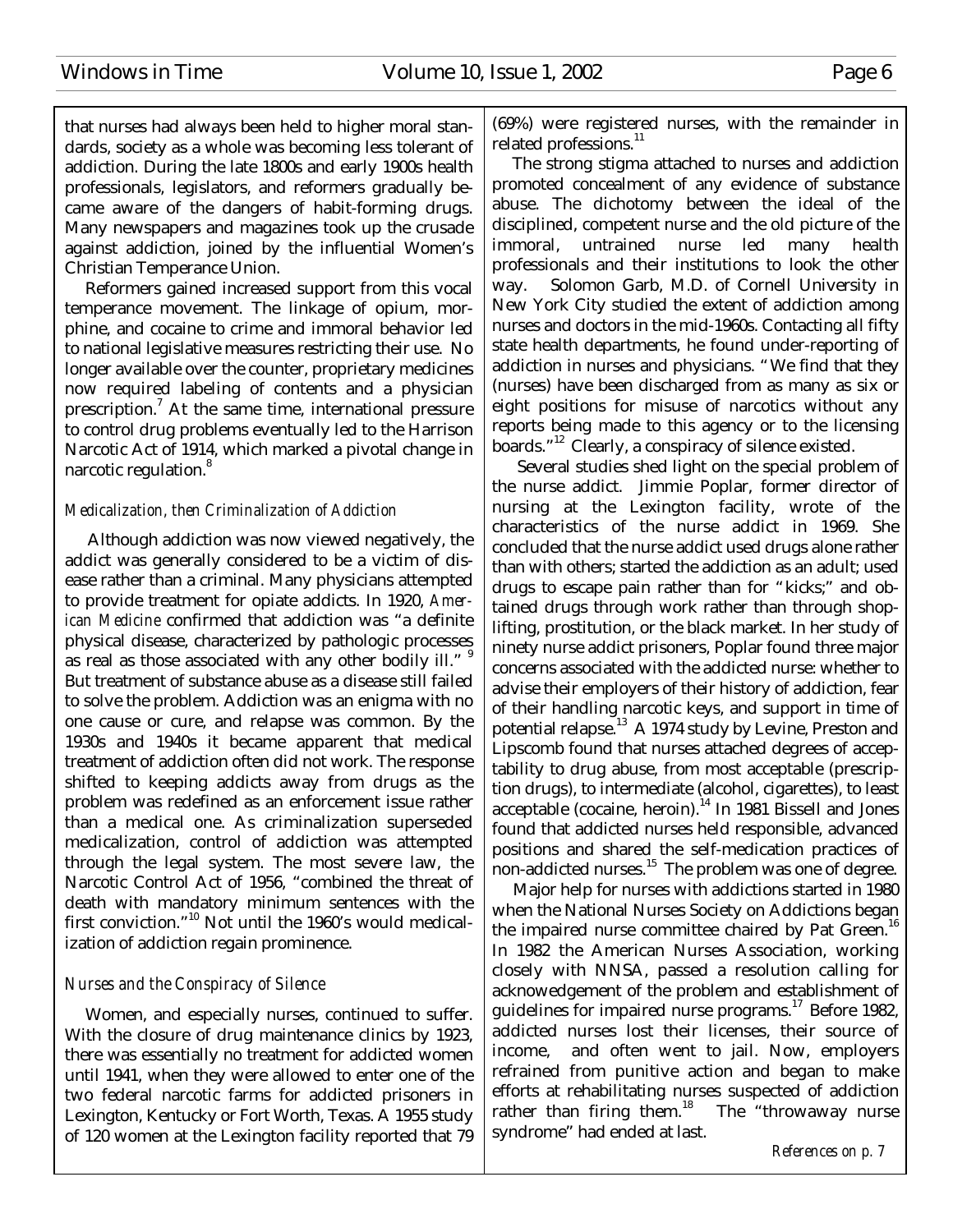Windows in Time May, 2002 May, 2002

*References:"The Nurse Habitué"*

 $<sup>1</sup>$  Howard-Jones, N. "The Origins of the Hypodermic</sup> Needle," *Scientific American Monthly* 224:1 ( January 1971), 96-102.

2 Kandall, S. *Substance and Shadow: Women and Addiction in the United States* (Cambridge, MA: Harvard Univ. Press, 1996), 24.

3 Earle, C. "The Opium Habit," in *Yesterday's Addicts* (Norman, OK: Univ. of Oklahoma Press, 1974), 53-61.

<sup>4</sup> Hobbs, A. "The Drink Habit Among Nurses," *Nursing Times* 1 (1907), 843-844*.*

5 Lavinia Dock, *Text Book of Materia Medica for Nurses* (New York: Knickerbocker Press, 1908), iii.

 $6$ Kandall, 83, 100

7 Musto, D. *The American Disease: Origins of Narcotic Control* (New York: Oxford Univ. Press, 1999).

<sup>8</sup> McAllister, W. *Drug Diplomacy in the Twentieth Century* (New York: Routledge, 2000). 9 Kandall, 86.

<sup>10</sup> Musto, 242.

 $^{11}$  Rasor, R. & Crecraft, H. " Addiction to Meperidine (Demerol) Hydrochloride" *Journal of the American Medical Association* 157:8 (1955), 654-657.

<sup>12</sup> Garb. S. " Narcotic Addiction in Nurses and Doctors" *Nursing Outlook* 13 (1965), 30-34.

<sup>13</sup>Poplar, J. "Characteristics of Nurse Addicts*" American Journal of Nursing* 69:1 (1969), 117- 119.

<sup>14</sup> Levine, D., Preston, P. and Lipscomb, S. "A Historical Approach to Understanding Drug Abuse Among Nurses," *American Journal of Psychiatry* 131:9 (1974), 1036-1037.

 $^{15}$  Bissell, L. and Jones, R. " The Alcoholic Nurse," *Nursing Outlook* (February 1981), 96-101.

<sup>16</sup> Campbell, F., Jack, L., Pflum, S. & VehLeiker, T. "The National Nurses Society on Addictions: A 20 year History," *Journal of Addictions Nursing* 6:2 (1996), 52-62.

<sup>17</sup>Haack, M. & Hughes, T. (Eds.*) Addiction in the Nursing Profession* (New York: Oxford Univ. Press, 1984).

<sup>18</sup> Sullivan, E., Bissell, L. & Williams, E. *Chemical Dependency in Nursing: The Deadly Diversion* (Menlo Park, CA: Addison-Wesley, 1988), 1-22.

### *CNHI Historical Research Fellowship Award for 2003*

\*\*\*\*\*\*\*\*\*\*\*\*\*\*\*\*\*\*\*\*\*\*\*\*

The *Center for Nursing Historical Inquiry* Research Fellowship is available for nurses engaged in historical scholarship that opens new knowledge in nursing history. Applications for the \$3,000 award are due on October 15, 2002, and the awardee will be announced in December.

The fellowship award will be based on the scholarly rigor of the investigator's proposal, including clarity of the project's purpose, its rationale and significance, the quality of methodology and questions posed, and potential contribution to the field of nursing. The recipient is required to present a paper based on the project as part of the CNHI History Forum series. Application and curriculum vitae may be sent to:

Arlene Keeling, Director, CNHI University of Virginia School of Nursing McLeod Hall, Box 800782, Charlottesville, Virginia 22908-0782

Questions should be directed to Dr. Keeling at 804-924- 5906 or 924-0083, e-mail: **awk2z@ virginia.edu** or FAX (804) 924-1809. Applications and information are available on the Center's Web page at: **http:// www.nursing.virginia.edu/centers/cnhi/index.html**

### *CSHN History of Nursing Research Award*

The *Center for The Study of The History of Nursing* at the University of Pennsylvania offers two \$2,500 fellowships for residential study using the Center's collections. The Alice Fisher Society Scholarship is awarded for evidence of, interest in, and aptitude for historical research related to nursing. The scholarships are open to those with master's and doctoral level preparation. The Lillian Sholits Brunner Fellowship award is based on evidence of preparation and/or productivity in historical research related to nursing. Although doctorally prepared candidates are preferred, the fellowships are open to those with pre-doctoral preparation. Applications for the 2003 Fisher and Brunner are due by December 31, 2002, and the winners will be announced on March 1, 2003. For information on how to apply, visit the CSHN Web site at **http:// www.nursing.upenn.edu/history/reearch. htm.**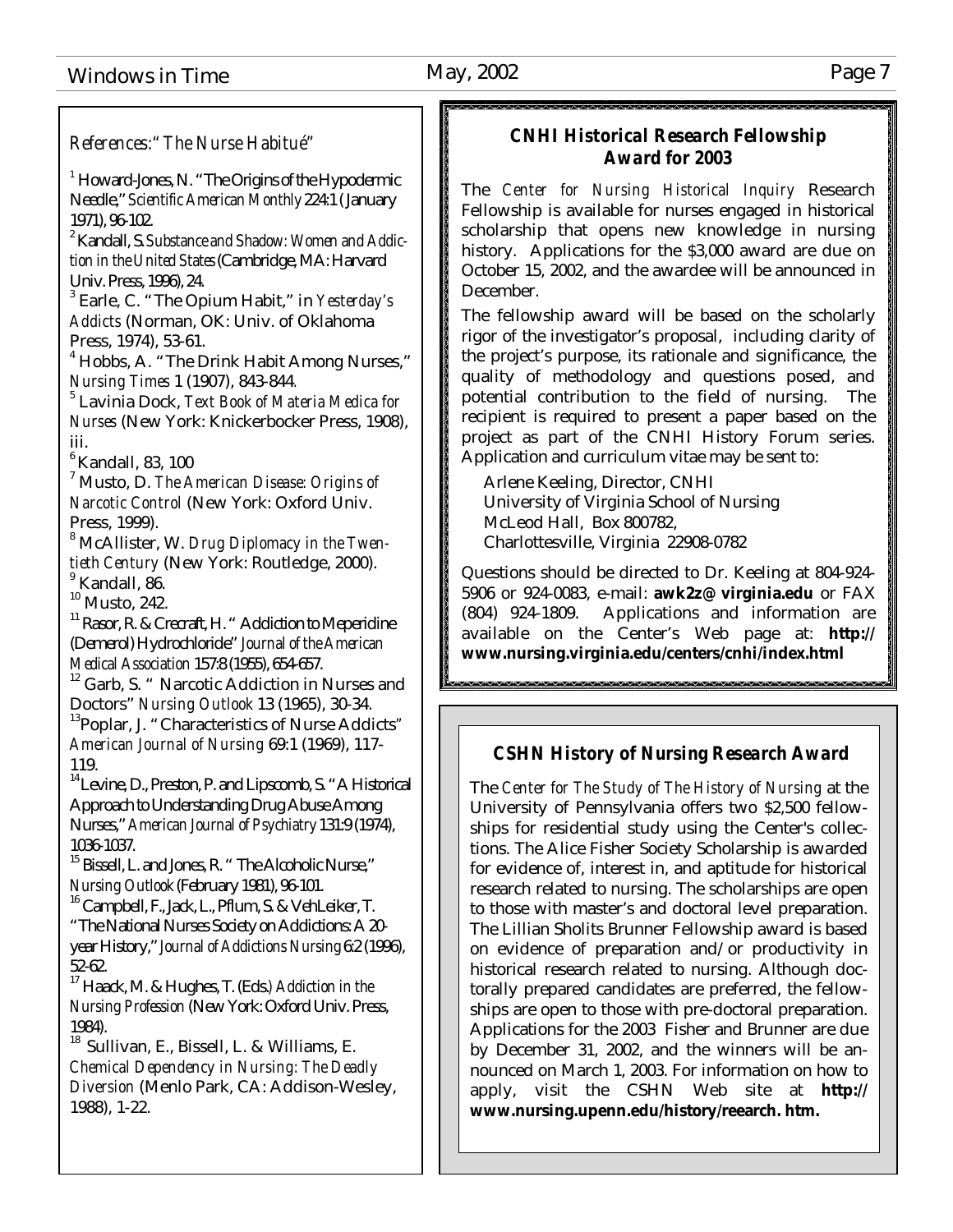

### **PEDIATRIC NURSE PRACTITIONERS SHOW STRONG SUPPORT FOR NURSING HISTORY**

In the summer of 2001 the papers of the *National Certification Board of Pediatric Nurse Practitioners and Nurses* were transported to their new home at the University of Virginia, to become part of a permanent archives of the organization administered by the *Center for Nursing Historical Inquiry.* Shortly afterward, a fund drive to support the expenses of processing and preserving the papers was begun. The response has been overwhelming, and the NCB archives fund is now over \$11,000! The Center expresses sincere gratitude to all of donors listed below, not only for their financial support, but for the show of pride in their profession and of commitment to preserving its heritage. Thank you, one and all! Future generations of historians will reap the benefits of your foresight and support.

Adams, Sally Stadler Aldridge, Cheryl Allman, Robin Walker Arvold, Mary Ellen Audette, Marjorie Auerbach, Erica Austin, Cheryl Branch Bakas-Allen, Loretta Balkam, Jane Johnston Barilich, Margaret Barron, Kathy E. Bauman, Alice L. Beck-Gifford, Michael Bergman, Ronni Billings, Patricia Blick, Lynda James Bonta, Catherine M. Boone, Alice L. Bottei, Kelly K. Brady, Margaret A. Bragg, Nila S. Brenkler, Faina Brennan, Christine S. Broach, Donna Buchanan, Joan A. Buckley, Kathleen Buckman, Penelope Burke, Kay Burns, Catherine Burt, Patricia Calhoun, Janet Canary, Amy L. Carney, Lorraine Castellanos, Ellen M. Chapman, Molly Chico, Alice B. Clark, Dolores W. Clift, Linda Clow, Toni J. Cobos, Judy Coleman, Beverly Cook, V. Valerie Cooper, Teresa P. Cosgrove, Rose M. Cramer, Carol

Dale, Juanita Davis, Judith C. Dellert, Jane Cerruti Denis, Christine A. Dickenson Hazard, Nancy Dickerson, Marilyn M. Doll, Sandi Donovan, Deborah L. Downs, Lorena F. Doyle, Lynn Droske, Zoe Ann Duderstadt, Karen Duncan, Nancy Dunn, Barbara H. Eckhart, Donna Eriksen, Joyce Estep, Sonja Evans, Janet Fay, Susan Helmer Feighner, Linda L. Fidanza, Sara Flanagan, Judith C. Fond, Karen Frantz, Kittie Freer, Catherine A. Gallaway, Kathleen Garcia, Minerva Gaylord, Nan Giannetta, Terea Gibian, Jeanne Gibbs, Helen M. Gilman, Linda Gingery, Rose Greene, Joan Guion, Robin Guravitz, Lisa Hallman, Margaret L. Hammond, Jean E. Harbin, Richard Harclerode, Bernice L. Heberle, Mary C. Hellings, Pamela J. Hellman, Harriet L. Herman, Paulette H.

Hoggard, Geri Holland, Mary Lynn Holmgren, Theresa P. Hopkins, Veronica Horn, Mary Hornbeck, Pamela Hosek, Nancy Lynn Hyde, Dorothy Iacobucci, Ann J. Imler, Nyla Juhl Jacquard, Kathleen Jelmini, Linda Johnson, Christine K. Jones, Cheryll Jones, Elizabeth A. Jones, Judith E. Jones, Karla Jones, Mary Elaine Jordan, Cathy Kacerek, Donna B. Ketchum, Beverly Kiefer, Sharon Kiekhaefer, Ruth Konupek, Annette L. Kramer, Nancy S. Kritzer, Nancy Kunzman, Lucy A. Land, Judith Landes, Brenda H. Leigh, Mary Ann Liguori, Rosemary Liljeberg, Betsy MacCormac, Carolyn Manasse, Arlynn Marriner, Jennifer Marsh, Vanda Matlock, Norma Irene McClellan, Carol Y. McCourt, Mary McDonald, Mary B. McGill, Amy Jo McKnight, Kathryn M McTernan, Sandra E. Menaker, Fay Mersereau, Patricia

Mickens, Susan Miller, Pamela Y. Mills, Leslie Ming, Jeanie Moore, Karen S. Moose, Paula K. Morris, Elmyra P. Mosher, Revonda B. Munn, Nancy Myers, Judith A. Nawara, Bonnae Naylon, Stephen C. Neal, Allyson Matney Nemeth, Bari Joy Newman, Robin Nichol, Martha E. Nitz, Barbara Ruth and Trevor William Novak, Julie Cowan Obermark, Karen O'Connor, Patricia Pack, Maryann Pahmier, Margaret Paine, Brigitte Pearson, Ingrid Pence, Donna Peterson, Kathy Petraco, Mary Koslap Phillips, Susan S. Pietro, Helena Wood Pluscht, Christine Poorbaugh, Jayne M. Pope, Dianna L. Porricolo, Maura E. Pruett, Elizabeth Purtee, Jill Quinn, Catherine Richardson, Daphne Roach, Jane Roberson, L. Carol Rothman, Sharon K. Russell, Jennifer M. St. Clair, Janet M. Samelak, Diane Sargent, Barbara T.

Saunders, Karen Scanlon, Elizabeth A. Schauer, Janet B. Sexton, Rosemary Shapiro, Daryl Sue Shifrin, Jill Shipe, Beverly Ann G. Short, Kim Sizer, Cathy Smith, Jean C. Smith, Katherine D. Spencer, Jane Stambolis, Elizabeth Stiggelbout, Joan Sullivan, Lorraine Sweat, Mary T. Synhorst, Diane Matt Thibodeau, Alice K. Underland, Patricia Van Buren, Kathryn Van Cleve, Susan N. Vander Plaats, Sharon Varnell, Gayle P. Vecchiariello, Victoria Vining, Florence Voeller, Virginia Wagner, Penny Ward, Inez Ward, Jennie L. Watson, Susan M. Weiner, Susan Ernst Wheeler, Jean S. Willis, Camille Wittekind, Charlotte Wright, Diana C. Wyllie, Sarah M. Zickler, Candace F.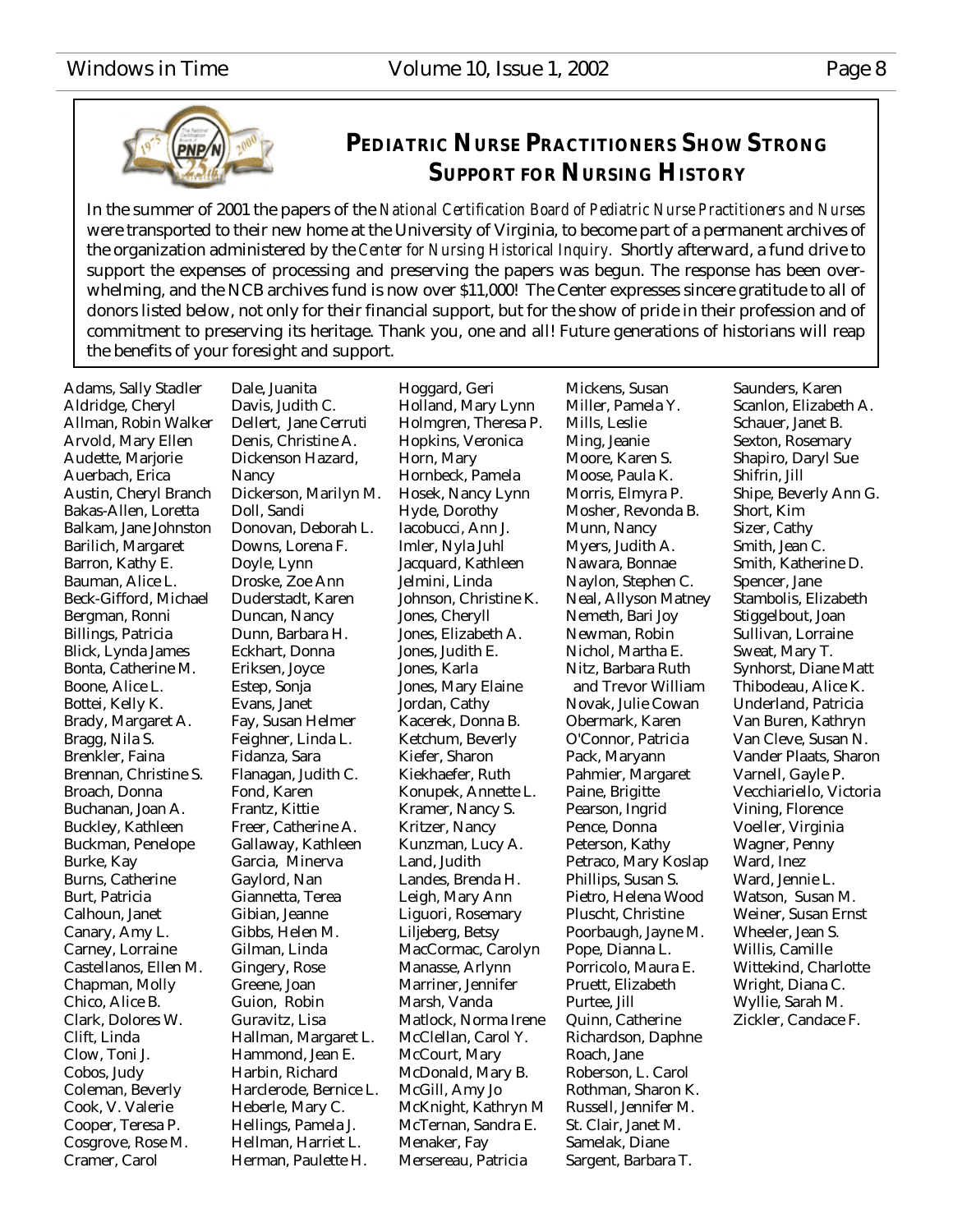### Windows in Time May, 2002 May, 2002

☆ 琴琴:

 $\frac{\lambda}{\lambda}$ 

✿

琴琴

 $\frac{\lambda}{\lambda}$ 

 $\frac{\lambda}{\Delta t}$ 

# **CENTER CONTRIBUTORS**

\*\*\*\*\*\*\*\*\*\*\*\*\*\*\*\*\*\*\*\*\*\*

October 2001 - April 2002

### \*\*\*\*\*\*\*\*\*\*\*\*\*\*\*\*\*\*\*\*\*\*

### **Randolph Society**

Lorraine & Bill Albrecht Becky Bowers Barbara Brodie Sue & Dudley Bryant Pauline & Albert Dessertine Barbara Dunn Janet Fickeissen Marilyn Flood Annette Gibbs Mary & Robert Gibson Mikel Gray Julie & Kal Howard Arlene Keeling Pamela Kulbok JoAnne Peach Rita Pickler Piedmont Council of Nurse Practiotioners Denise & Charles Sherer UVa School of Nursing Alumni Association Mr. & Mrs. Joseph Vaden Patricia & Keith Woodard

### **Pember Society**

Sara Jean Mapstone

### **Beazley Society**

Alice Auciello Patricia Chamings Janis Childs Joseph Cragwall, Jr. Charles & Doris Greiner Thetis Group Marion B. Hunter Jim & Ellen Prins Grayce Sills Ellen Stout

### **Center Supporter**

Ruth Manchester Todd Savitt

Shelby F. Shires Maude Smith Peter & Agnes Steenland

### **Friends of the Center**

Nettie Birnbach Carol Gleit Gladys Harris Margaret Hughes Marguerite Manfreda Nancy Rockers Mary Sarnecky Patricia Wagner



### *American Association for the History of Nursing Conference*

The 19th annual AAHN conference, cosponsored with Brigham Young University College of Nursing, will be held from September 27-29, 2002 in Salt Lake City. Keynote speaker will be Margarete Sandelowski, PhD, RN, FAAN. A preconference workshop on "Doing History: Family History/ Geneaology" is scheduled for Thursday, September 26. Participants in this optional work-shop will work with the resources of the renowned Family History Center. Other optional activities include attending a rehearsal of the Mormon Tabernacle Choir and taking part in a self-directed walking tour of downtown Salt Lake City. For more information please visit the AAHN Web site at **http://www.aahn.org/index. html**.

### *Center Archivist Susan Swasta Departs*

The unsung hero of every history center is the archivist who quietly and efficiently transforms boxes overflowing with old, often musty, and fragile documents and memorabilia into historical collections rich in information. Archivists organize and preserve documents and create user-friendly guides that allow historians to explore the scope of a specific collection and focus on relevant information. In addition, young scholars and students quickly learn that archivists are wonderful allies in the search for historical information because of their knowledge about possible locations of other pertinent resources.

Susan Swasta has been the Center's unsung hero archivist since 1998, and because she leaves us this month it is imperative that we publicly acknowledge and thank her for her significant contributions to the development of the Center! As our first professional archivist, Susan created the basic substructure on which the Center now functions, and she organized and opened our collections and services to scholars, faculty, students, and visitors. Involved in almost every activity of the Center, including its newsletter, Web page, countless historical displays, correspondence, membership solicitations, and dayto-day management, Susan generously gave of her energy and talents to build CNHI's national reputation. We will sorely miss her professional leadership, personal warmth, and quiet efficiency, but we wish her much success in her newest adventure. In June, Susan joins her husband on a goat farm in Massachusetts. Here they will learn the art of raising a herd of goats and making delicious goat cheese. She promises not only to send us some goat cheese but also recipes on how to use it in our favorite dishes. Good luck, Susan!.<br>Manakatan sebuah sebuah sebuah sebuah sebuah sebuah sebuah sebuah sebuah sebuah sebuah sebuah sebuah sebuah se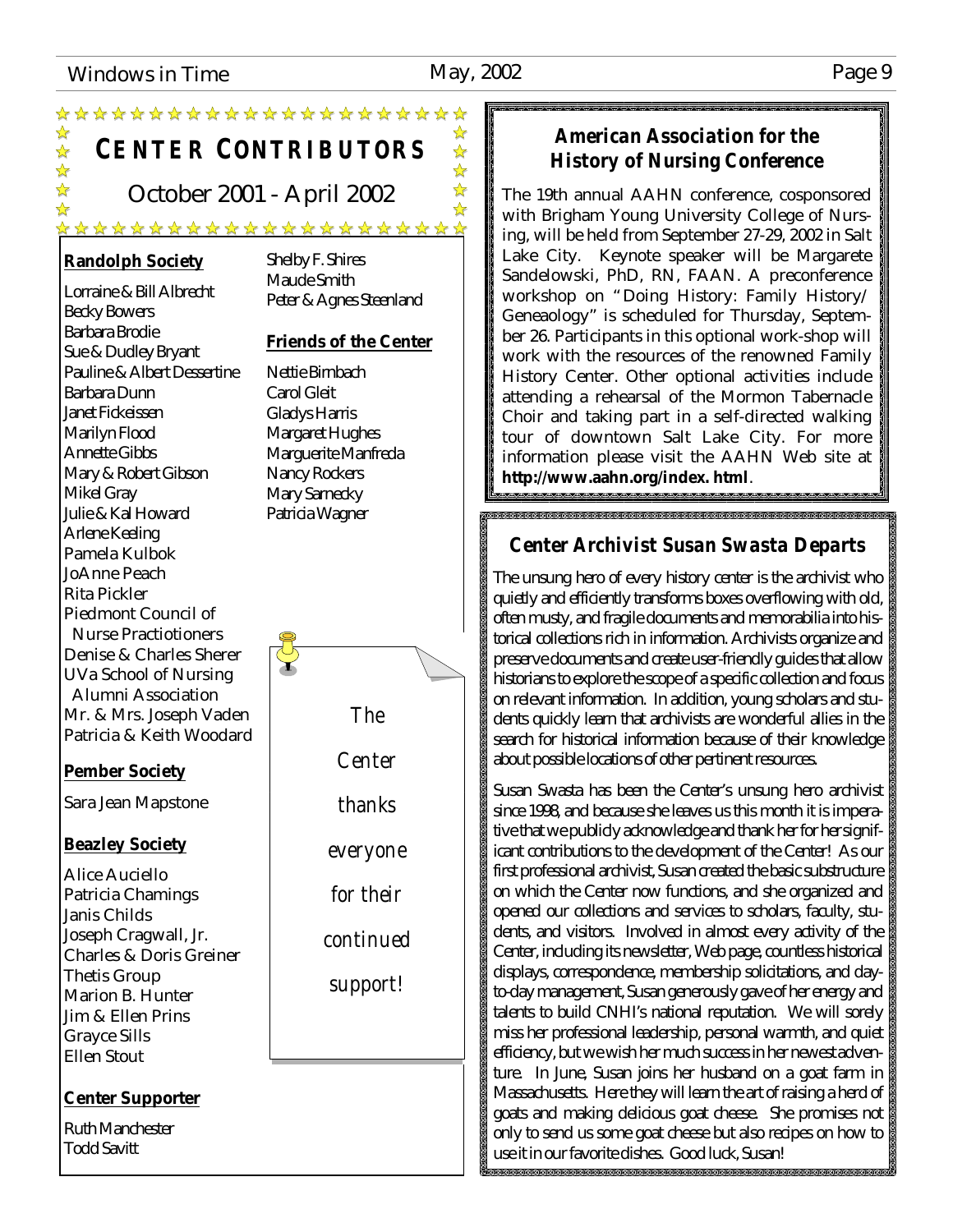### *First Accession of NAPNAP Papers, 1973-1992, Ready for Researchers*

After many months of work by the Center archivist, the first major segment of the NAPNAP Papers has been fully processed for scholarly use. The papers have been arranged chronologically in series and placed in archival containers. An extensive finding aid lists box and folder contents and characterizes the types of documents and the major subject areas covered in the papers. This section of the NAPNAP Papers covers the founding and early development of the organization and its evolution into a strong voice for pediatric nurse practitioners. The collection is particularly notable for its information on early struggles to define and to create credentialing for nurse practitioners, and on NAPNAP's involvement in identifying, tracking, and influencing health policy and legislation affecting the welfare of children and the PNP profession. The history of this organization forms a vital part of the story of the nurse practitioner movement in America. The NAPNAP Papers have been, and will continue to be, an important resource for historians of nursing and health care, and scholarly access is now enhanced by the completion of archival processing.

### *UVa's Claude Moore Health Sciences Library Unveils Yellow Fever Web Site*

Beginning in 1937, Philip S. Hench, MD spent over fifteen years accumulating thousands of documents, printed materials, photographs, and artifacts associated with the work of Walter Reed and the US Army Yellow Fever Commission in turn-of-the-century Cuba. Hench intended to write the complete story of the Commission's work, which had proved that the mosquito *Aedes aegypti* was the vector for yellow fever. Although he never completed his book, Hench's papers themselves have a fascinating story to tell — a story now accessible to interested viewers all over the world, thanks to the Health Science Library's Historical Collections and Services Department. In 2000 the Institute for Museum and Library Services awarded \$250,000 to the department to create a Hench/Yellow Fever Web site, and two years later some 5500 images and transcriptions of original documents are online, along with the story of the Yellow Fever Commission and of Hench's research. The site can be found at **http://yellowfever.lib.virginia.edu/** .

### **INTERNATIONAL NURSING NEWS**

### *Celebration of British Midwives Act*

2002 marks the centenary of the first Midwives Act in England and Wales. A conference to recognize this event, "*Birthing and Bureaucracy: The History of Childbirth and Midwifery,"* will be held at the School of Nursing and Midwifery at the University of Sheffield on October 11, 2002. For more information contact conference organizer Jane Durell of the University of Sheffield, at: **j.durell@ sheffield.ac.uk** .

### *Conference Polish Nursing History*

An international conference entitled *"Nursing in the Face of Endangered Values, the Centenary of Hanna Chrzanowska's Birth"* will be held in Krakow, Poland on October 11-12, 2002 by the Institute of Nursing of the Jagiellonian University and the Polish Association of Catholic Nurses. Hanna Chrzanowska (1902-1973) helped to professionalize nursing in Poland in the 1920s. A nurse educator, community nurse, and long-time editor of the major Polish nursing journal, she also founded the parish nursing movement in Krakow in 1958. Conference themes will be: threatened values and nursing humanism, professional ethics and nursing ethos, the origins of community nursing, the history of nurse education, and the life and times of Hanna Chrzanowska. More information can be obtained at: **instpiel@cm-uj.krakow.pl**

### *Canadian Association for the History of Nursing Annual Conference*

The CAHN will hold its annual meeting jointly with the Canadian Society for the History of Medicine at the University of Toronto on May 24-26 2002. Dr. Karen Buhler-Wilkerson, Director of the Center for Nursing History at the University of Pennsylvania will present the Hannah Lecture, speaking on the history of nursing and home care in the United States. Her talk will be followed by a short panel discussion with Candian scholars who specialize in public health and home care nursing.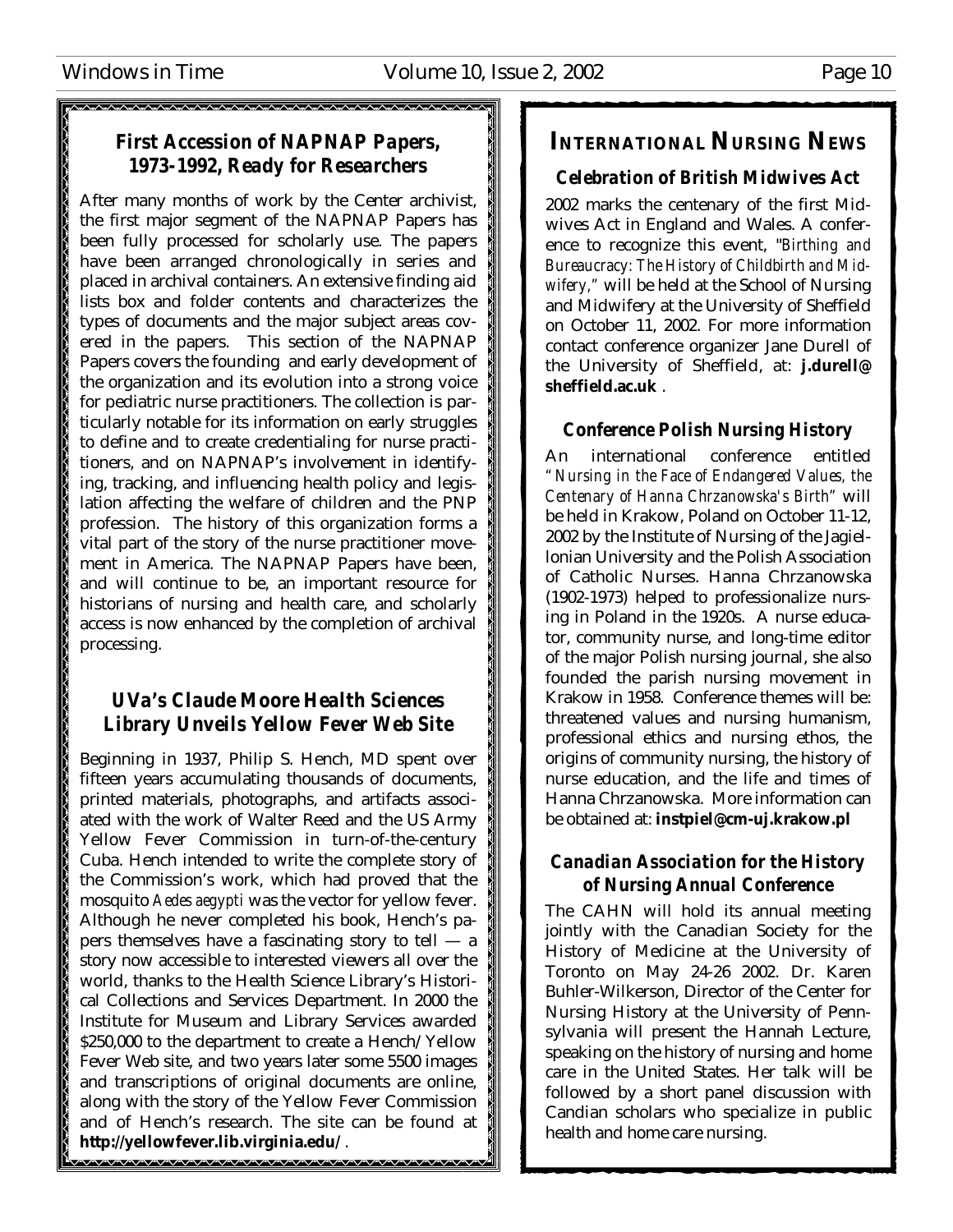# *SNIPPETS FROM THE PAST*

Excerpts from Charlotte Aiken (1930), *Studies in Ethics for Nurses* Philadelphia: W.B. Saunders

**Discreetness of speech.** A large part of the training for which a nurse must be responsible in herself is the training of her tongue, the cultivation in herself of habits of reticence, … of refraining from discussing the affairs of patients with people who have no right to be told anything about them… . (p. 79)

**Lack of respect for authority.** In a hospital a system of semi-military discipline prevails. The rules, regulations and orders are … passed to nurses through officers or workers higher in rank. The nurse is expected to observe the orders and rules given to those to whom authority has been delegated, whatever her personal feeling toward the individual might be. ... Only thus can an institution achieve its highest success. (p. 87)

*Visitors and rules.* Perhaps the most difficult part in the nurse's dealings with friends of patients comes when rules have to be enforced regarding hours when [visitors] may come, or must leave, regarding delicacies or foods forbidden, and necessary prohibitions. This is a point at which nurses need tact and judgment and also a stiff spinal column. (p. 120)

*Nurse's health.* The turning of night into day, of working hours into sleeping hours, is never or rarely accomplished without some difficulty in regard to sleep and general health. The general experience of night duty is that it causes physical depression in a greater or lesser degree. For this reason a nurse needs to guard her health even more than when on day duty. Out-of-door recreation taken during the hours of sunshine is imperative if general vitality is to be kept up... (p. 133.)

*Nursing instinct.*What is it? It is that acute perception of the importance of small things in the comfort of a patient - that sense that prompts a nurse to see a hundred small things that would make him more comfortable … while another nurse contents herself with doing only what she considers important, and sees nothing further which she might have done. (p. 143)

**Making a right start** There are several important ethical considerations which a nurse should especially keep in mind ... (1) The public will judge trained nurses .. by the conduct and spirit of individual nurses in their work. (2) A nurse's honor is at stake in many of the problems that will confront her. (3) In her dealing with the sick, or with the public, there are always at least two sides to every question… She must try to see these other sides. A nurse's word should mean something if she ever hopes to attain to any position of trust. (p 259)

*Working with men.* Whatever organizations a nurse belongs to she should become a member of an organization in which men and women are working together towards a common end. The masculine viewpoint on many problems is well worth having: in many circumstances it is essential to a wellbalanced judgment. (p. 329)